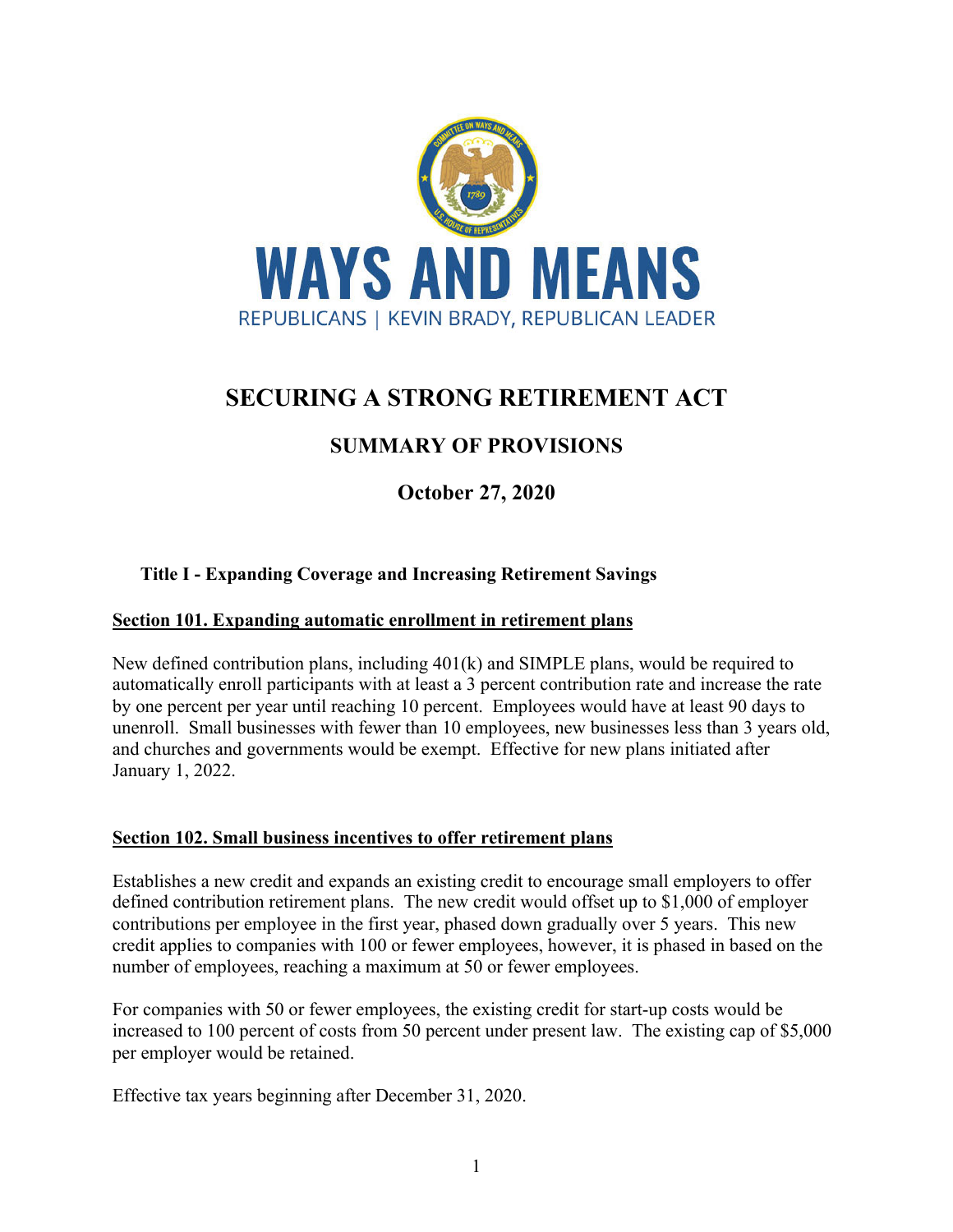#### **Section 103. Saver's credit reforms**

Increases the income limit for the Saver's Credit to \$80,000 for joint filers (\$40,000 single and \$60,000 head of household) and increase the amount eligible for a 50 percent match to \$3,000. The income limits would be phased down gradually as the taxpayer's income rises over the applicable threshold, reaching zero at \$100,000 for joint filers.

Under present law, the Saver's Credit ends abruptly at \$32,500 of income for single filers and the amount eligible for a match is only \$2,000.

#### **Section 104. Enhancement of 403(b) plans.**

Allows employers with 403(b) plans, including public schools and tax-exempt organizations, to structure their retirement plans as collective investment trusts, a legal structure commonly used by other retirement plans. This would lead to cost savings and more options for employees.

#### **Section 105. Increase in age for required beginning date for mandatory distributions.**

Under present law, those aged 72 and above must take required minimum distributions (RMDs) from employer-sponsored defined contribution plans and traditional IRAs. This provision would increase the age to 75 for 2021 and later years.

#### **Section 106. Deferral of tax for certain sales of employer stock to employee stock ownership plan sponsored by S corporation.**

Allows owners of appreciated S corporation shares to sell to an employee stock ownership plan (ESOP) without recognizing gain by rolling over the sale proceeds into new investments, such as marketable securities. Owners would have to pay tax on gain in the S corporation shares when they sold the new investment. Under present law, C corporation owners have this ability, but S corporation owners do not.

#### **Section 107. Indexing IRA catch-up limit**

The catch-up contribution limit to IRAs for those aged 50 and over (currently \$1,000) would be indexed to inflation after 2021. The limit for defined contribution plan catch-ups is already indexed.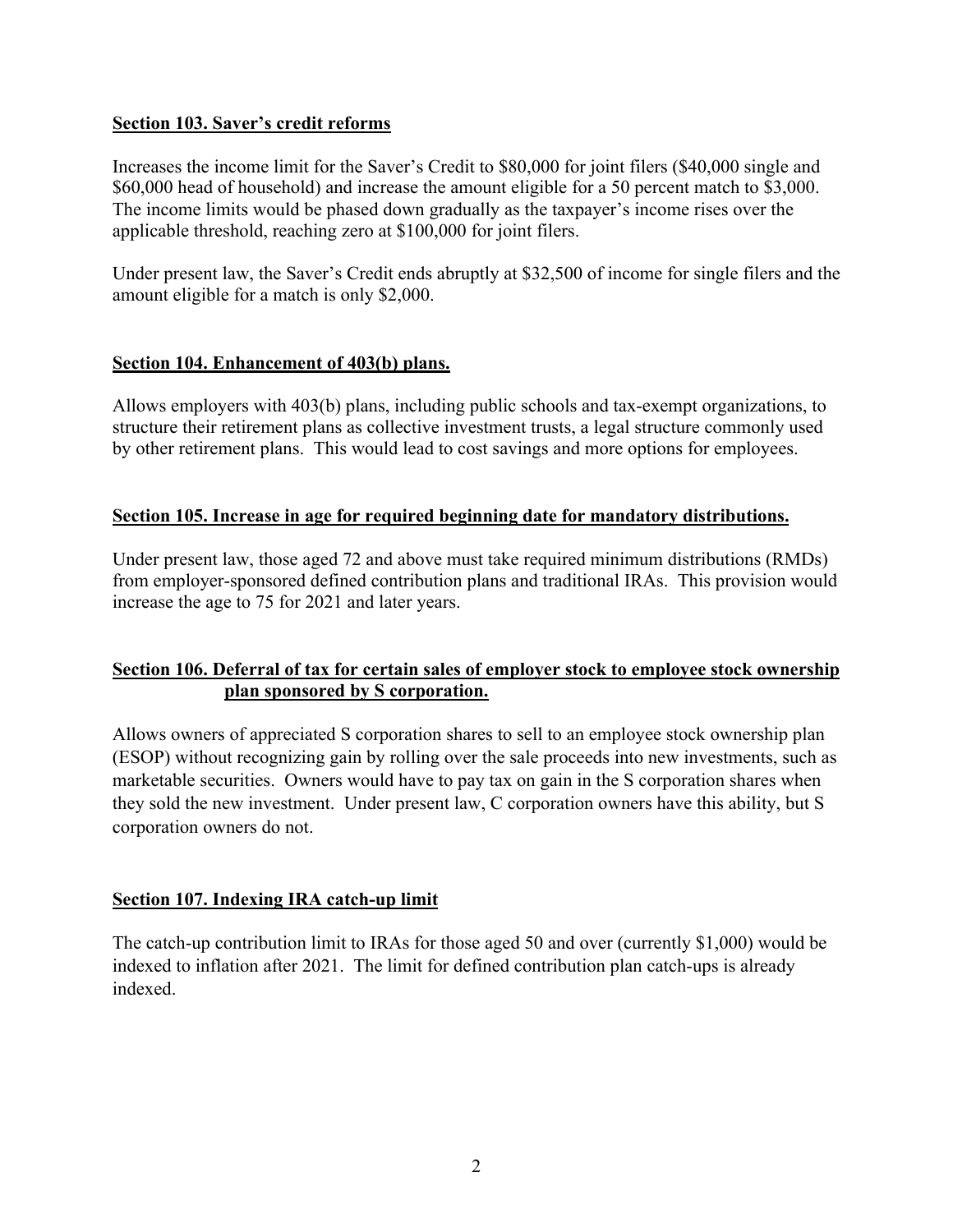#### **Section 108. Higher catch-up limit to apply at age 60.**

Raises catch-up contributions to \$10,000 for those aged 60 or over who participate in employersponsored 401(k) and 403(b) plans and adjust the threshold for inflation. Participants in SIMPLE plans would be allowed to contribute an additional \$5,000.

Retains existing catch-up contribution limits for those aged 50.

#### **Section 109. Multiple Employer 403(b) Plans**

Allows unrelated public education or non-profit employers to join together to provide their employees a retirement plan under 403(b). These defined contribution plans sponsored by public schools and tax-exempt entities are similar to 401(k) plans.

#### **Section 110. Treatment of student loan payments as elective deferrals for purpose of matching contributions.**

Employers would be allowed to match employee student loan payments with a contribution to the employee's retirement plan, such as a  $401(k)$  plan.

# **Section 111. Application of credit for small employer pension plan startup costs to employers which join an existing plan.**

Provides an incentive for employers to join together to provide their employees a retirement plan by extending the start-up tax credit to employers based on the year they join existing plans. Under present law, the credit is only available during the first three years of the plan's existence.

#### **Section 112. Military spouse retirement plan eligibility credit for small employers.**

Helps military families save for retirement by extending a tax credit to small employers who offer military spouses a retirement plan with enhanced eligibility rules and an accelerated vesting schedule. The credit of up to \$500 per military spouse would apply for three years.

#### **Section 113. Small immediate financial incentives for contributing to a plan.**

Allows employers to provide a small and immediate financial incentive to join and contribute to a retirement plan. Such incentives are prohibited under current law.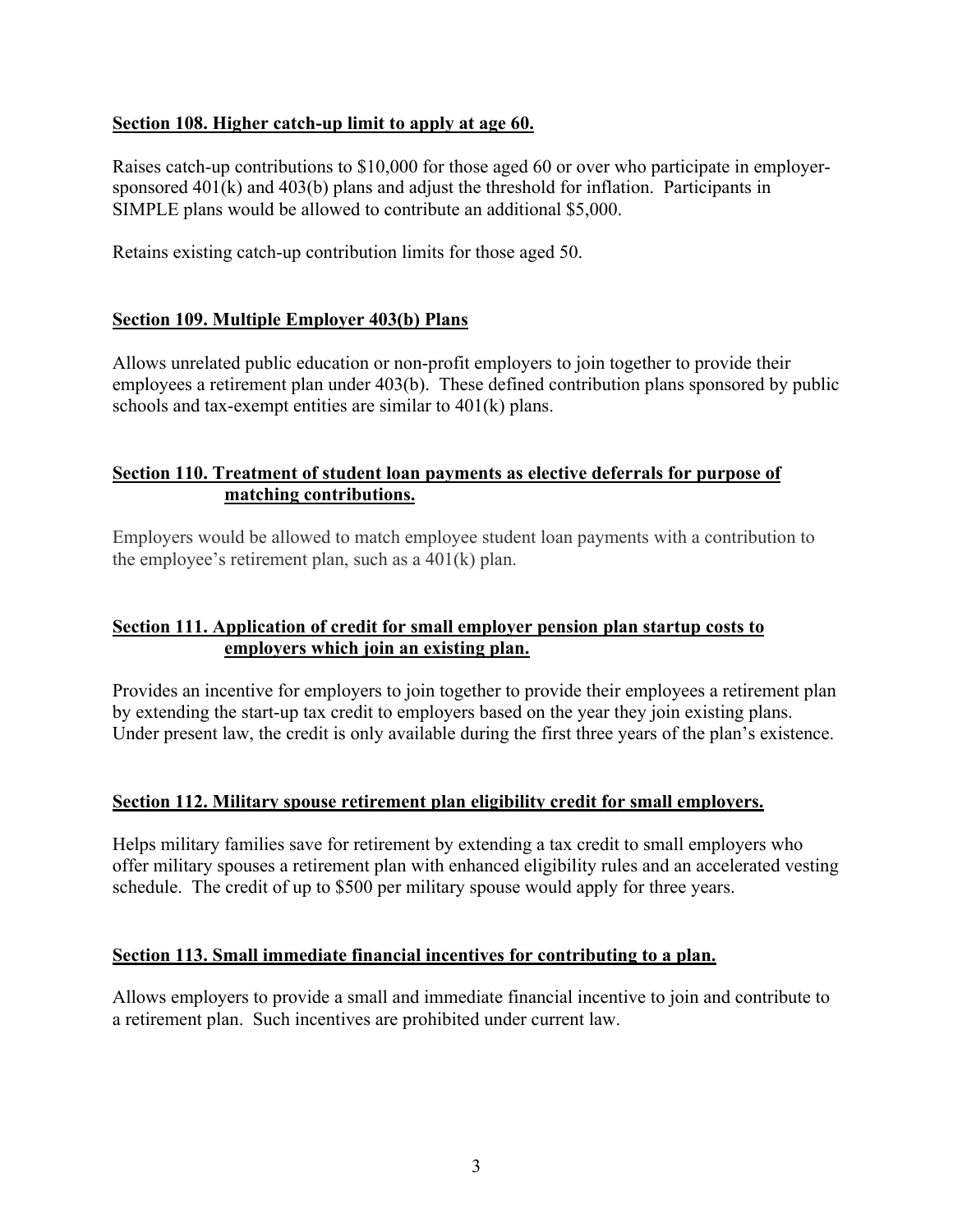#### **Section 114. Safe harbor for corrections of employee elective deferral failures.**

Enhances the ability of employers to correct inadvertent errors within 9½ months after the end of the year in which the error occurs where the correction is favorable to the employee.

# **Section 115. One-year reduction in period of service requirement for long-term, part-time workers.**

Allows part-time workers who work for at least 500 hours per year for two years to join the company's defined contribution retirement plan. Previously, part-time workers had to work for at least three years to qualify.

#### **Section 116. First Responders Working for Volunteer Firefighting Organizations May Join Government Retirement Plans.**

Allows professional firefighters and emergency medical services (EMS) personnel who work for non-profit volunteer firefighting agencies to join State or local government pension plans.

# **Title II - Preservation of Income**

#### **Section 201. Remove Required Minimum Distribution Barriers for Life Annuities.**

Allows individuals to satisfy the required minimum distribution (RMD) requirements by purchasing a fixed annuity with a circumscribed set of features, such as increasing no more than 5 percent per year or providing for a death benefit equal to the amounts paid for the annuity minus prior payments. Effective upon date of enactment.

#### **Section 202. Qualifying Longevity Annuity Contracts.**

Individuals are already allowed to purchase a fixed annuity that begins at age 85 (known as a "qualified longevity annuity contract" (QLAC)) to satisfy a portion of their required minimum distribution (RMD) requirements at age 72 or later. This provision allows individuals to buy QLACs to satisfy *all* of their RMD requirement up to \$200,000. The current cap applicable to QLACs is the lesser of 25 percent of the account balance or \$125,000.

#### **Section 203. Insurance-dedicated Exchange-traded Funds.**

Allows individuals to purchase insurance-dedicated exchange-traded funds (ETFs) through a variable annuity or a private placement life insurance policy. Under current law, insurance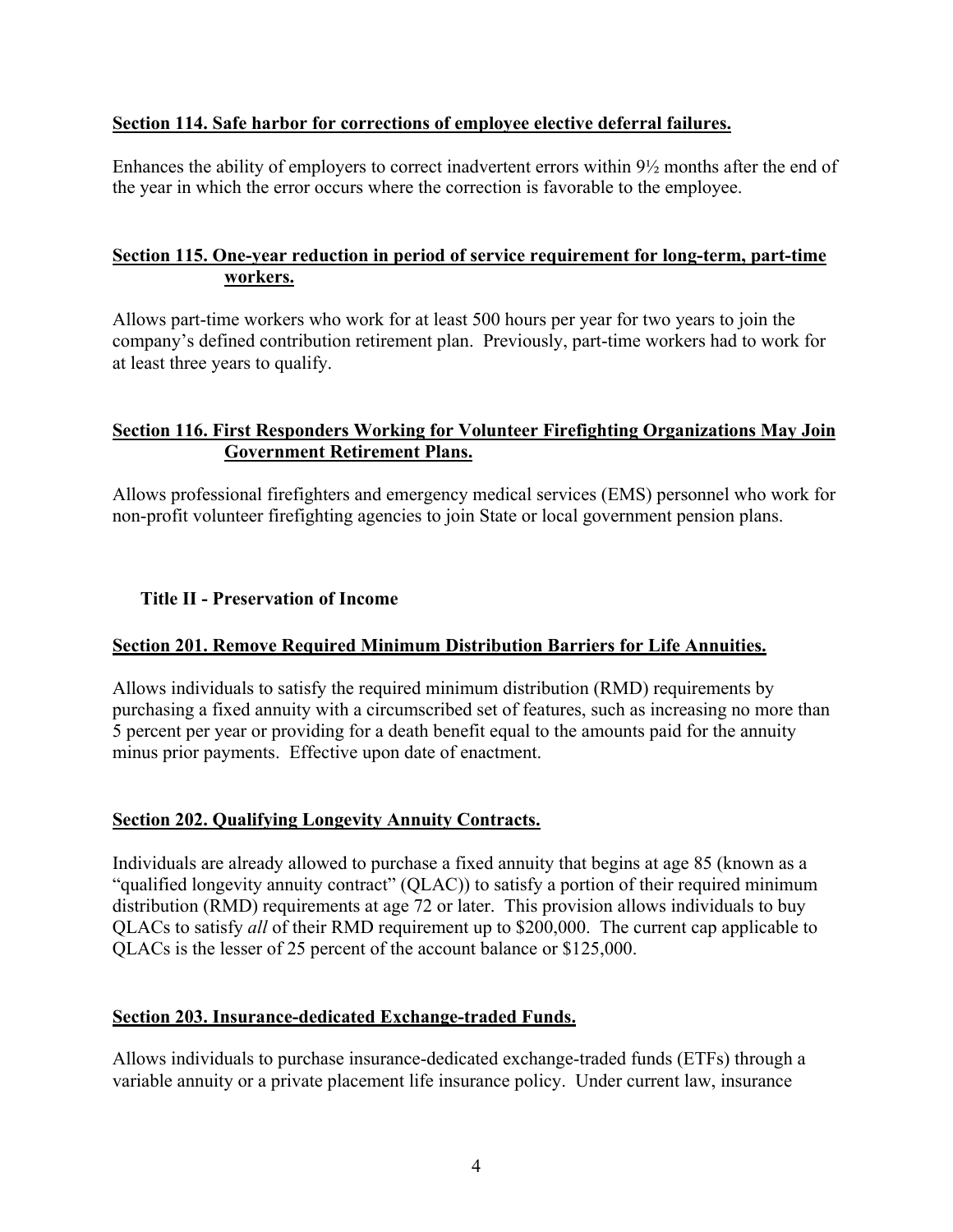companies cannot offer ETFs and variable annuity owners are limited to purchasing insurancededicated mutual fund investments.

#### **Title III. Simplification and Clarification of Retirement Plan Rules**

#### **Section 301. Recovery of Retirement Plan Overpayments.**

Protects individuals from efforts by plan sponsors to recover excess payments more than three years old when the individual did not cause the overpayment.

# **Section 302. Reduction in Excise Tax on Certain Accumulations in Qualified Retirement Plans.**

Reduces the excise tax for failure to take a required minimum distribution (RMD) to 25 percent from 50 percent, and further reduces the excise tax to 10 percent for taxpayers who take the required RMD before an IRS audit or (if earlier) the second year after the year in which the excise tax is imposed.

#### **Section 303. Performance benchmarks for asset allocation funds.**

Directs the Secretary of Labor to issue guidance that would allow plan administrators to use an alternative method for benchmarking target-date funds. Under present guidance, such funds must be benchmarked against other target funds with a similar date.

#### **Section 304. Review and report to the Congress relating to reporting and disclosure requirements.**

Requires the Departments of Treasury and Labor and the Pension Benefit Guaranty Corporation (PBGC) to report back to Congress with recommendations to streamline the reporting and disclosure requirements for employer sponsored plans.

#### **Section 305. Eliminating Unnecessary Plan Requirements related to Unenrolled Participants.**

Plans must provide all participants and eligible employees with extensive information about the plan. This provision would allow plans to provide much more limited information to employees who are not contributing to a plan and that have no balance in the plan.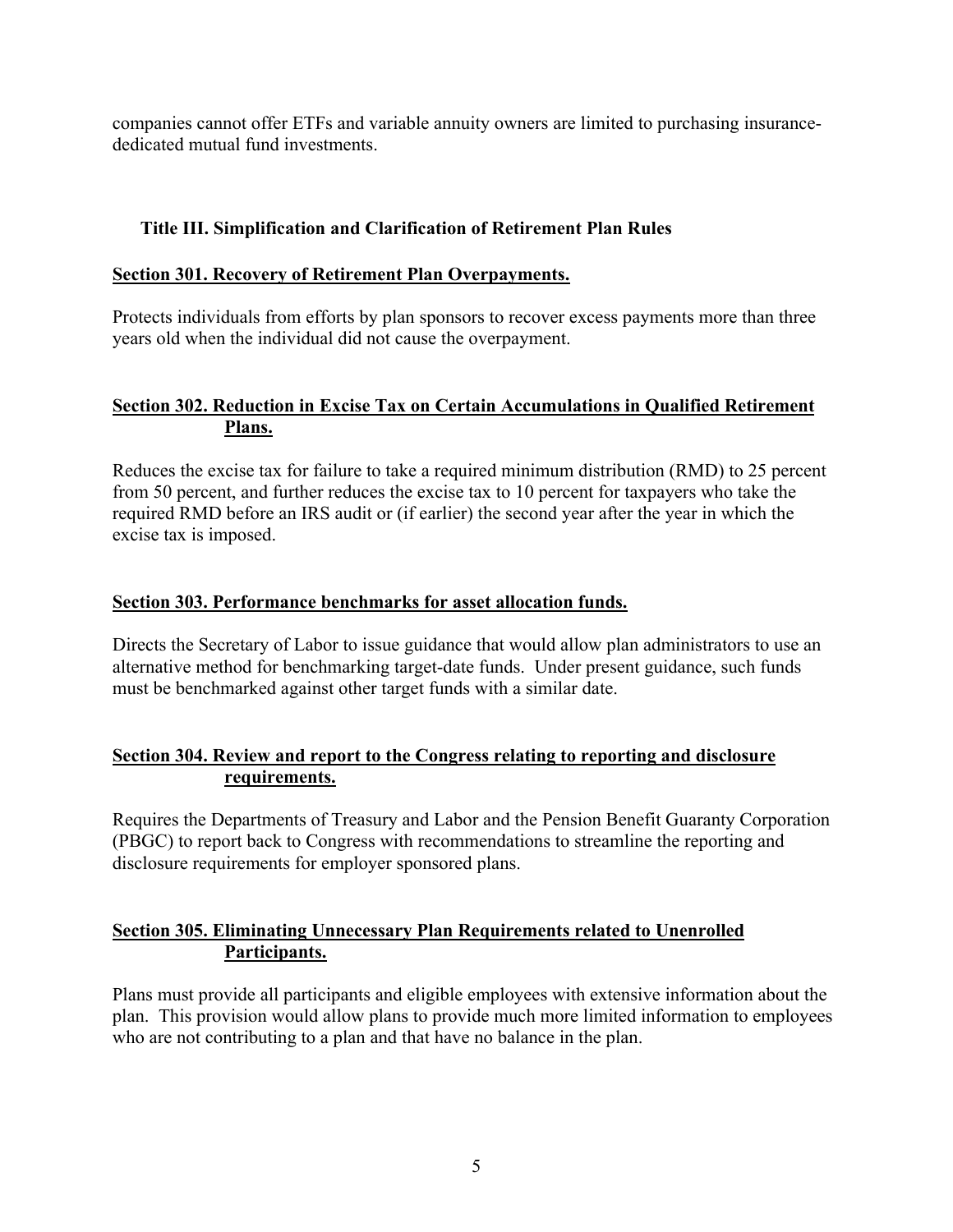#### **Section 306. Retirement Savings Lost and Found.**

Requires the Pension Benefit Guaranty Corporation (PBGC) to update its existing online database of lost accounts to include the unclaimed accounts of all former employees worth \$6,000 or less. Employers would be allowed to transfer to the PBGC the retirement accounts of former employees with a balance of less than \$1,000. Employers could disburse accounts worth between \$1,000 and \$6,000, but they would be required to establish an IRA in the name of the former employee, as under present law. The PBGC would only be permitted to accept accounts worth less than \$1,000, and these accounts would be invested in U.S. Treasury securities.

# **Section 307. Exemption from required minimum distribution rules for individuals with certain account balances.**

Individuals with retirement account balances of \$100,000 or less would be exempted from the required minimum distribution requirements.

#### **Section 308. Expansion of Employee Plans Compliance Resolution System.**

Employer plans benefit from an IRS program known as the Employee Plans Compliance Resolution System (EPCRS) that allows plan sponsors to disclose and correct errors without drastic penalties. This provision would expand the EPCRS to cover IRAs as well as employersponsored plans. It would also allow the IRS to waive the excise tax for required minimum distributions when an IRA owner self-corrects the error within 180 days. IRA owners currently have no way to correct inadvertent errors. According to a recent GAO study, such errors are frequent and costly to retirees.

#### **Section 309. Eliminate the "First Day of the Month" Requirement for section 457(b) plans.**

Consistent with the rules applicable to other employer-sponsored plans, this provision would allow employee participants in 457(b) plans to change their contributions at any time. These plans are often offered by state governments and tax-exempt organizations such as non-profit hospitals.

#### **Section 310. One-Time Election for Qualified Charitable Distribution to Split-Interest Entity.**

Allows a one-time donation of up to \$130,000 from IRAs and employer sponsored plans to a split-interest entity such as a charitable remainder trust or a charitable gift annuity for the benefit of a public charity. Increases the general limit on charitable contributions from an IRA to \$130,000, up from \$100,000.